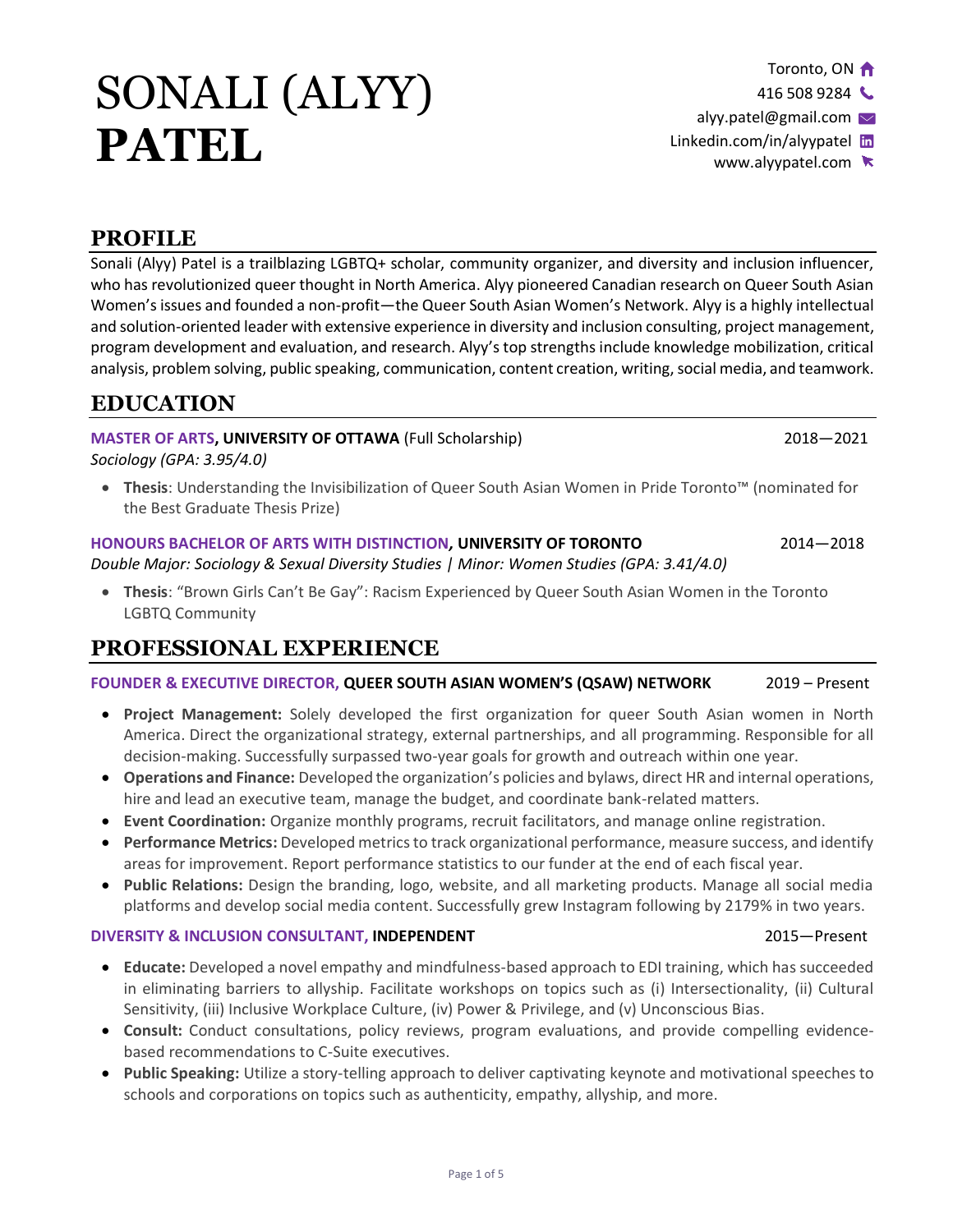• **Major Clients:** Higher Education Quality Council of Ontario, Marvell Technology Inc., LOFT Community Services, International Film Festival of South Asia, Halton District School Board.

#### **RESEARCH ASSISTANT & CO-FACILITATOR, PHYSICAL & HEALTH EDUCATION CANADA** 2020—2021

- **Data Collection:** Facilitated focus groups with LGBTQ+ students and educators across Canada. Developed and facilitated interactive DesignLab workshops to identify barriers to participation for queer and trans youth in school sports. Guided students to design school-specific inclusive physical activity programs.
- **Knowledge Synthesis:** Developed a digestible resource guide for educators using the research findings on LGBTQ+ inclusion in sports and physical activities.

#### **MASTER'S THESIS, UNIVERSITY OF OTTAWA** 2019—2021

- **Research Design:** Independently designed a critical ethnographic study that mirrored program evaluation research to investigate the invisibility of queer South Asian women in Pride Toronto.
- **Data Collection:** Developed performance tracking metrics to measure the effectiveness of DEI initiatives for multiply marginalized groups in Pride Toronto.
- **Findings:** Made novel research discoveries about the discrimination against LGBTQ+ South Asian women.
- **Research Mobilization:** Analyzed the data to make compelling evidence-based recommendations for inclusive programs and practices in LGBTQ+ organizations.

#### **TEACHING ASSISTANT, SOCIOLOGY & ANTHROPOLOGY, UNIVERSITY OF OTTAWA** 2018—2020

- **Evaluation:** Evaluated exams and assignments. Input grades (data) into Excel.
- **Facilitation:** Designed and led an interactive exam review game for students.

#### **RESEARCHER, DEPARTMENT OF WORDS AND DEEDS** 2019

• **Research:** Conducted an extensive literature review to make compelling recommendations for the National LGBT Purge Historic Monument Project.

#### **POLICY & PROGRAMS ASSISTANT, MINISTRY OF CHILDREN, SOCIAL & COMMUNITY SERVICES** 2018, 2019 *Effective Programming and Evaluation Unit, Youth Justice Division, Government of Ontario*

- **Gap Analysis:** Identified a gap in youth justice programming in 2018. I was rehired in 2019 to bridge this gap by developing an evidence-based model for family engagement in the Ontario Youth Justice System.
- **Program Design:** Conducted extensive research (i.e. jurisdictional scan, literature reviews) to design effective programming models (e.g. public health-informed model for youth gun violence reduction).
- **Evidence-Based Programming:** Developed evidence-based guiding definitions of effective programming strategies in the Youth Justice System. Gathered data to make a compelling business case for stakeholders to adapt a novel 'desistance' approach to youth delinquency.
- **Public Speaking:** Presented a summary of my findingsto policymakers and stakeholders in the broader Youth Justice division at the end of both summer work terms.

#### **HALTON REGION LGBTQ PRIDE COORDINATOR, POSITIVE SPACE NETWORK** 2015—2018

- **Project Management:** Developed a strategic plan to successfully execute the first LGBTQ+ Pride event in Halton Region, and annually thereafter. Developed a logistics manual detailing exact tasks, locations, and other relevant information specific to each volunteer.
- **Volunteer Coordination:** Recruited 80 volunteers. Designed and facilitated anti-oppression training for volunteers. Coordinated volunteer shift scheduling.
- **Graphic Design:** Designed all event posters for Halton Pride.

#### **PROJECT COORDINATOR, TRI-CAMPUS ORIENTATION WEEK, UNIVERSITY OF TORONTO** 2017

• **Event Coordination:** Developed a week of programming for over 16,000 students. Liaised with University administration, vendors, Toronto Police Services, and City of Toronto to successfully execute four large-scale events. Acquired permits, developed a detailed logistics manual with contingency and risk-mitigation plans.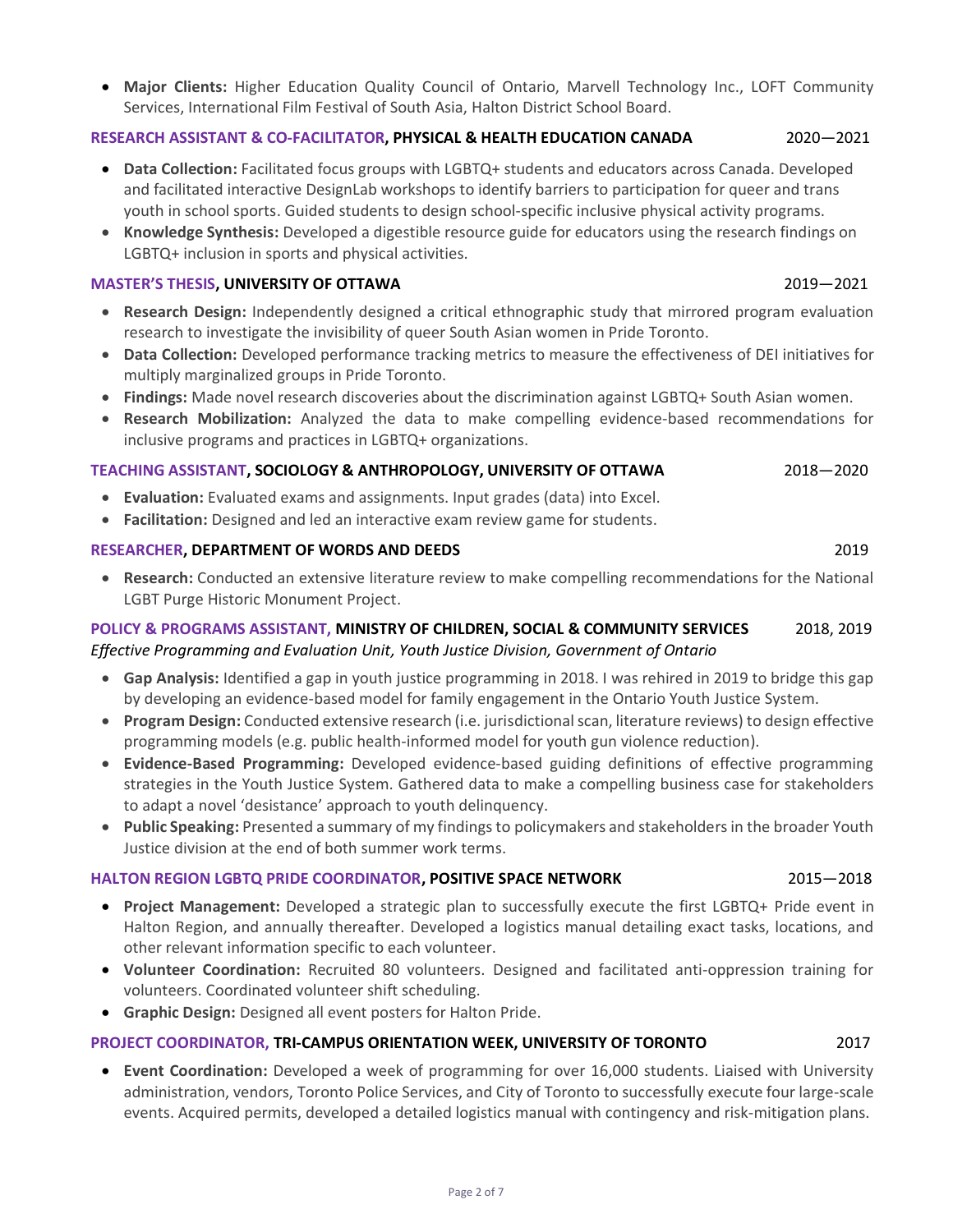- **Human Resources:** Hired and led a team of 11 paid staff and 50 volunteers. Drafted employee and corporate sponsorship contracts. Designed job-specific training. Coordinated shift scheduling.
- **Finance:** Operated a \$200,000 budget, maintained an accurate record of finances, developed a new Orientation Bursary initiative for low-income students, and successfully maintained a large profit margin.
- **Sponsorship:** Managed a client base of 50+ corporate sponsors and earned over \$140,000.

#### **ASSOCIATE VICE PRESIDENT INTERNAL & SERVICES***,* **UNIV OF TORONTO STUDENTS' UNION** 2016—2017

- **Administrative:** Utilized MailChimp to send newsletters, transcribed minutes of Board meetings, coordinated volunteer and outreach schedules, and synthesized information into monthly reports for public release.
- **Bursary and Grant Coordination:** Trusted with confidential information, reviewed bursary and grant applications, determined the dollar amount per applicant, and allocated funds to applicants.
- **Policy Recommendations:** Gathered research to make compelling policy recommendations to increase efficiency of the union and engagement of its Board of Directors.

#### **PROJECT COORDINATOR, WOODSWORTH COLLEGE ORIENTATION WEEK, UNIV OF TORONTO** 2016

- **Event Coordination:** Developed a week of intensive programming for 750+ first-year students, liaised with various vendors, obtained city permits, and planned large-scale events*.* Developed a facilitation manual with detailed logistics, setup floor plans, contingency, and risk-mitigation plans.
- **Human Resources:** Hired and trained a team of 12 executives and 178 leaders, designed portfolio-specific training documents, drafted employment contracts, and coordinated complex scheduling.
- **Finance:** Operated a \$100,000 budget. Successfully increased the profit margin from previous years with a higher quality of events (measured by participant feedback).
- **Stakeholder Liaison:** Provided monthly reports to stakeholders.

#### **ASSOCIATE VICE PRESIDENT EQUITY, UNIVERSITY OF TORONTO STUDENTS' UNION** 2016

• **Campaign Development:** Designed UofT's #U4Consent anti-sexual violence campaign and eXpression Against Oppression (XAO) week with a manual detailing programming and outreach plans for each.

# **LEADERSHIP ACTIVITIES**

| 2022-Present  | Co-Chair, Vag2Vag Campaign for Queer Women's Sexual Health Awareness, Canada             |
|---------------|------------------------------------------------------------------------------------------|
| 2021-Present  | Co-Founder & Co-Chair, Queer Gujarati Parivaar, North America & United Kingdom           |
| 2021          | Federal Delegate for Oakville Riding, Daughters of the Vote, Equal Voice Canada          |
| 2019          | <b>Event Coordinator, Sociology &amp; Anthropology Grad Student Orientation, uOttawa</b> |
| $2018 - 2019$ | Vice President Social Affairs, Sociology & Anthropology Grad Student Association, uO     |
| $2017 - 2018$ | Vice President Finance, Undergraduate Sociology Students' Union, U of Toronto            |
| $2017 - 2018$ | Team Lead, YouDecide Campaign, University of Toronto Students' Union                     |
| $2017 - 2018$ | <b>Chair, Social Sciences Semi-Formal, University of Toronto</b>                         |
| $2017 - 2018$ | Chair, Consent is BAE: LGBTQ+ Anti-Sexual Violence Campaign, University of Toronto       |
| $2017 - 2018$ | Founder, Woodsworth Racialized Students' Collective, University of Toronto               |
| 2016          | Event Coordinator, Woodsworth College Orientation Week, University of Toronto            |
| $2016 - 2018$ | Co-Chair, End the Blood Ban Campaign, University of Toronto                              |
| $2014 - 2018$ | Chair, Gender Neutral Washroom Campaign, Woodsworth College at U of Toronto              |
| 2017          | <b>Chair, DiverCITY: Mental Health Conference, University of Toronto</b>                 |
| $2015 - 2017$ | President, Woodsworth Inclusive (LGBTQ+ Organization), University of Toronto             |
| $2015 - 2017$ | Event Co-Organizer, LGBTQ+ Pride Picnic Committee, University of Toronto                 |
| $2015 - 2017$ | Event Co-Organizer, Queer Orientation Planning Committee, University of Toronto          |
| 2016          | Chair, Woodsworth's Got PRIDE, University of Toronto                                     |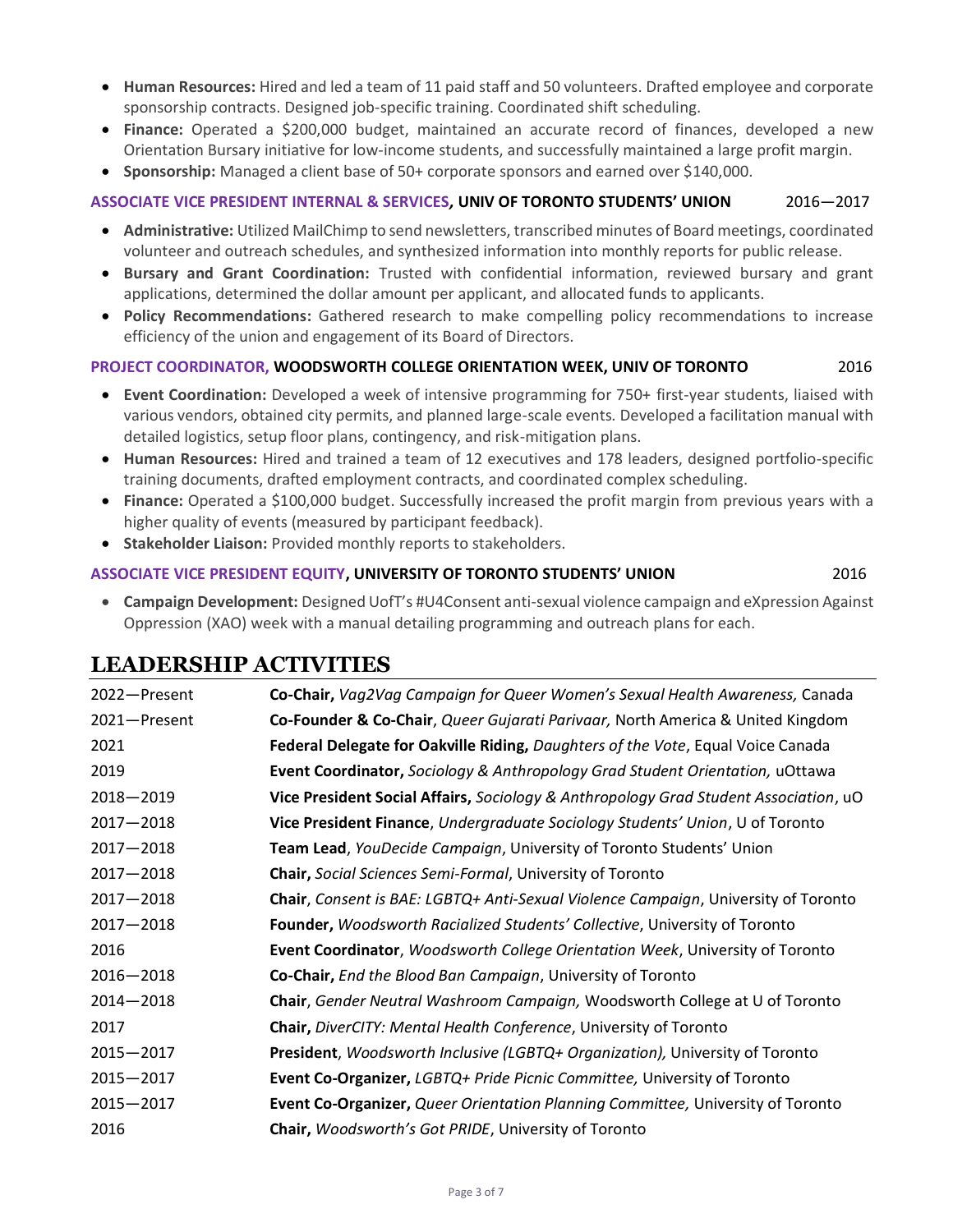# **PUBLICATIONS**

#### **PEER-REVIEWED ARTICLES**

Patel, S. (2019). "Brown Girls Can't Be Gay": Racism Experienced by Queer South Asian Women in the Toronto LGBTQ Community. *Journal of Lesbian Studies,* 23(3), 410-423.

 $\mapsto$  Ranked 7<sup>th</sup> most cited article in the Journal of Lesbian Studies in 2019

#### **SCHOLARLY REPORTS**

Patel, S. & Travers, A. (2021). (rep.). 2LGBTQ+ Inclusion in School-Based Physical Activity Programs. Ottawa, Ontario: Physical Health Education Canada.

#### **BOOKS**

Patel, S. (2022). Don't Tell My Parents: Queer Diasporic Truths. Friesen Press: Toronto, Canada. *In Press.*

#### **NON-PEER REVIEWED**

Patel, S. (2022). Not All Lesbians Are White: The Suffering and Survival of a Queer South Asian Woman. In Mann, S. (Ed). *I Feel Love: An Anthology of Queer Joy*. *In Press.*

# **GIVEN TALKS**

- Patel, S. (2021). *Queering Sexual Health Education.* Keynote Speaker at the **University of Toronto's Women of South Asian Heritage Collective**, Toronto, Ontario, Canada.
- Patel, S. (2021). *Empathic and Authentic LGBTQ+ Allyship in the Workplace: Global Pride Summit*. Keynote Speaker at **Marvell Technology Inc.**, North America; Europe, Middle East, and Africa; Asia-Pacific.
- Patel, S. (2021). *LGBTQ+ Allyship: Performative versus Authentic.* Keynote Speaker at **LOFT Community Services**, Toronto, Ontario, Canada.
- Patel, S. (2021). *LGBTQ+ Desi Pride.* Keynote Speaker at the **University of Toronto's First Desi Pride**, Toronto, Ontario, Canada.
- Patel, S. (2021). *Authenticity, Empathy, and Hope*. Keynote Speaker at **Westmount High School**, Montreal, Quebec, Canada.
- Patel, S. (2020). *Love is Love is Love.* Keynote Speaker at the **International Film Festival of South Asia**, Toronto, Ontario, Canada.
- Patel, S. (2020). *Queer South Asian Women in the LGBTQ+ Community*. Speaker at the **Pride Toronto™ Dyke March**, Toronto, Ontario, Canada.
- Patel, S. (2020). *Sexuality and Womanhood in South Asian Culture*. Keynote Speaker at the **ISS' Conference for International Women's Day**, University of Toronto, Ontario.
- Patel, S. (2019). *Level Up with Social Media*. Keynote Speaker at the **Girls' Empowerment Movement Conference on Levelling Up with Tech,** Brampton, Ontario.
- Patel, S. (2018). *Becoming Boundless: An Intersectional Approach to Student Leadership.* Keynote Speaker at the **Canadian Conference on Student Leadership**, Toronto, Ontario, Canada.
- Patel, S. (2018). *Anti-Oppression and Fostering Safer Spaces.* Speaker at the **Canadian Centre for Gender and Sexual Diversity's High School LGBTQ+ Conference,** Milton, Ontario, Canada.
- Patel, S. (2017). *Navigating Societal Institutions as a LGBTQ+ Youth Transitioning into Adulthood*. Speaker at the **Halton District School Board LGBTQ+ Conference**, Burlington, Ontario, Canada.
- Patel, S. (2017). *Engaging in Diversity and Inclusion Advocacy.* Speaker at the **Burlington Public Library**, Burlington, Ontario, Canada.
- Patel, S. (2016). *Equity 102: Intersectionality*. Speaker at the **Halton District School Board LGBTQ+ Conference,**  Milton, Ontario, Canada.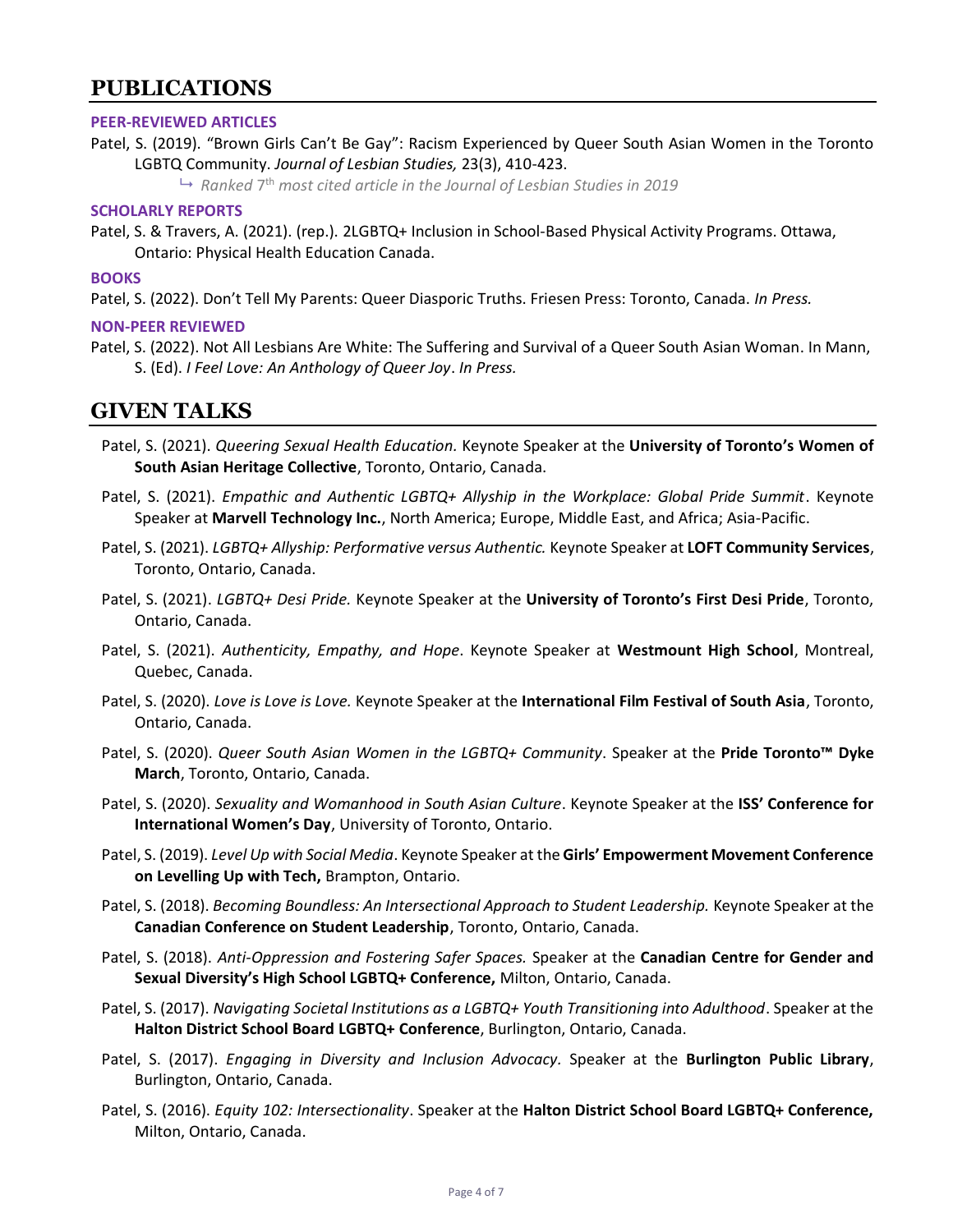Patel, S. (2016). *Life as a LGBTQ+ Person*. Speaker at **Falgarwood Public School**, Oakville, Ontario, Canada.

- Patel, S. (2016). *Equity, Diversity, and Intersectionality.* Keynote Speaker at **St. Mildred's Lightbourn School**, Oakville, Ontario, Canada.
- Patel, S. (2015). *LGBTQ+ Inclusion.* Keynote Speaker at **St. Mildred's Lightbourn School**, Oakville, Ontario, Canada.

# **PANEL PARTICIPATION**

| 2022/02 | The Intersectional Nature of Systemic Inequity, International Development Week  |
|---------|---------------------------------------------------------------------------------|
| 2021/08 | Love is Love is Love, International Film Festival of South Asia                 |
| 2021/02 | LGBTQ Intersectionality, Los Angeles County Psychologists' Association          |
| 2020/08 | LGBTQQIAP2S+ Racialized Identities, Ontario Mosaic Institute                    |
| 2020/08 | South Asian LGBTQ+ Family Acceptance and Mental Health, Desi Rainbow Parents    |
| 2018/04 | Student Leadership Experiences on Campus, Woodsworth College UofT               |
| 2018/03 | Racialized Student Experiences, Woodsworth Racialized Students' Collective UofT |
| 2017/03 | Queer Mental Health and Addictions, Woodsworth Inclusive UofT                   |
| 2016/03 | One Girl   Five Queers, Woodsworth Inclusive UofT                               |
| 2015/10 | Equity and Intersectionality on Campus, Equity Studies Students' Union UofT     |

## **GUEST LECTURES**

Patel, S. (2019, November 4). *Sexuality.* Lecture presented at SOC1101: Principles of Sociology at the University of Ottawa, Canada.

# **RESEARCH CONFERENCE PRESENTATIONS**

- Patel, S. (2021). "Cut Your Turban Off to Look Like A Canadian": A Case study of South Asian Participation in the 43rd Federal Election of Canada. Paper presented at the **Canadian Sociology Conference**, Edmonton, Alberta.
- Patel, S. (2021). The Politics of (Not) Giving A Sh\*t: Understanding the Invisibilization of Queer South Asian Women in Pride Toronto™. Paper presented at the **Canadian Sociology Conference**, Edmonton, Alberta.
- Patel, S. (2020). Brown Girls Can't Be Gay: Racism Experienced by Queer South Asian Women in Toronto's LGBTQ Community. Paper presented at **Intersections | Cross-sections Conference**, Toronto, Ontario.
- Patel, S. (2019). Brown Girls Can't Be Gay: Racism Experienced by Queer South Asian Women in Toronto's LGBTQ Community. Paper presented at the **Canadian Sociology Conference,** Vancouver, British Columbia.
- Patel, S. (2019). Understanding the Invisibilization of Queer South Asian Women in the LGBT Community. Paper presented at the **Sociology and Anthropology Graduate Conference on Political Activism**, University of Ottawa, Ottawa, Ontario.
- Patel, S. (2018). *Racism Towards South Asian Lesbians in the Lesbian Community.* Paper presented at the **Arts and Science Undergraduate Research Conference**, University of Toronto, Toronto, Ontario, Canada.
- Patel, S. (2016). *It's More than Putting Up the Positive Space Poster: LGBTQ+ Youth and Mental Health.*  Presentation on the Closing Plenary Panel of the **Rainbow Health Ontario's National LGBTQ+ Health Conference**, London, Ontario, Canada.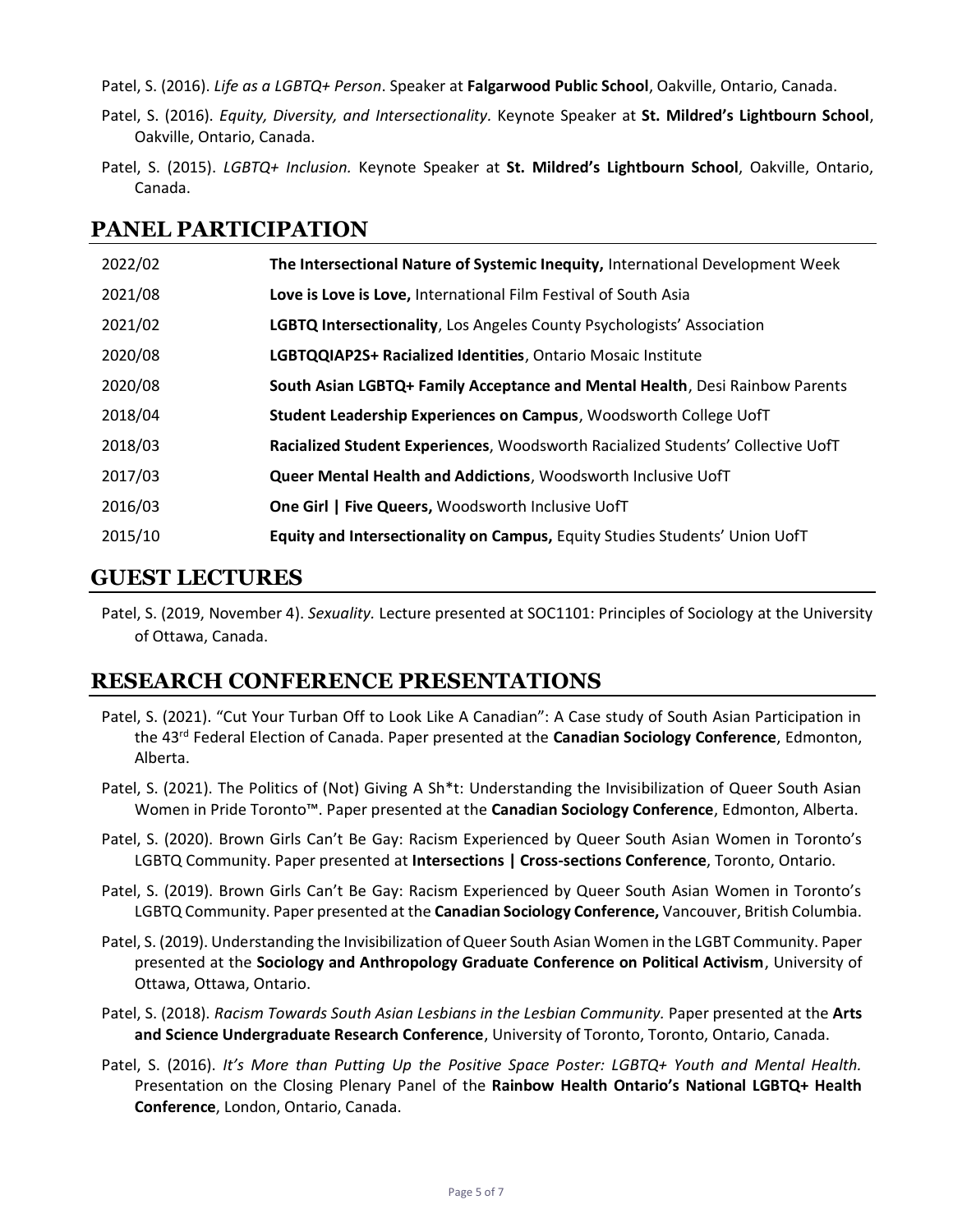# **BROADCAST INTERVIEWS**

| 2021/01 | Being Queer is Okay, Spreading Smiles Podcast                |
|---------|--------------------------------------------------------------|
| 2021/01 | Queer and South Asian, Manifest Equity Podcast               |
| 2020/04 | Desi Diasporic Perspectives on Womxnhood, Devi Podcast       |
| 2020/02 | Queer and South Asian, The Lady Pista Show                   |
| 2019/08 | Being Queer and South Asian, The Nth Dimension Podcast       |
| 2016/06 | Youth Friendly Burlington, Burlington Matters, Cogeco TV     |
| 2016    | Bridging LGBTQ+ Gaps: Families Love Each Other (Documentary) |

# **PRESS COVERAGE**

| 2021/06 | Feature Friday with Founder of the QSAW Network, Alyy Patel, Queers for a Cause |
|---------|---------------------------------------------------------------------------------|
| 2020/08 | Meet Alyy Patel, Founder of QSAW Network: BUST Interview, BUST Magazine         |
| 2020/06 | Queer, Desi and Killing It - Introducing Alyy Patel, 50 Shades of Gay           |
| 2020/02 | Valentine's Pride: Praanee and Alyy - "We're Desi, Gender-fluid," Urban Asian   |
| 2017/02 | Alyy Patel: Equity Heroine, HER Campus                                          |
| 2016/11 | Extraordinary Student of the Month: Alyy Patel, The Varsity UofT                |
| 2015/08 | Halton Pride event in Burlington Day of Celebration, Halton Insider             |

# **AWARDS AND HONORS**

| <b>ACADEMIC:</b> |                                                                                                       |
|------------------|-------------------------------------------------------------------------------------------------------|
| 2021             | Best Graduate Thesis: Nomination (Results to be determined)<br>University of Ottawa                   |
| 2020             | <b>SSHRC Doctoral Fellowship</b><br>Social Sciences and Humanities Research Council (SSHRC)           |
| 2019             | <b>Inclusive Research Scholarship</b><br>University of Ottawa, Graduate Students' Association         |
| $2018 - 2019$    | <b>Entrance Scholarship</b><br>University of Ottawa                                                   |
| $2016 - 2018$    | Brookfield Peter F. Bronfman Scholarship<br>University of Toronto                                     |
| <b>EQUITY:</b>   |                                                                                                       |
| 2021             | January Marie Lapuz LGBTQ+ Youth Leadership Award: 2 <sup>nd</sup> Runner Up<br><b>SHER Vancouver</b> |
| 2021             | <b>Top Ten Queer South Asian Advocates</b><br><b>SHER Vancouver</b>                                   |
| 2020             | <b>Twenty Noteworthy Queers</b><br><b>SHER Vancouver</b>                                              |
| 2020             | January Marie Lapuz LGBTQ+ Youth Leadership Award: Honorable Mention<br><b>SHER Vancouver</b>         |
| 2014             | June Callwood Harmony Scholarship for Promoting Diversity Across Canada<br>Harmony Movement Canada    |